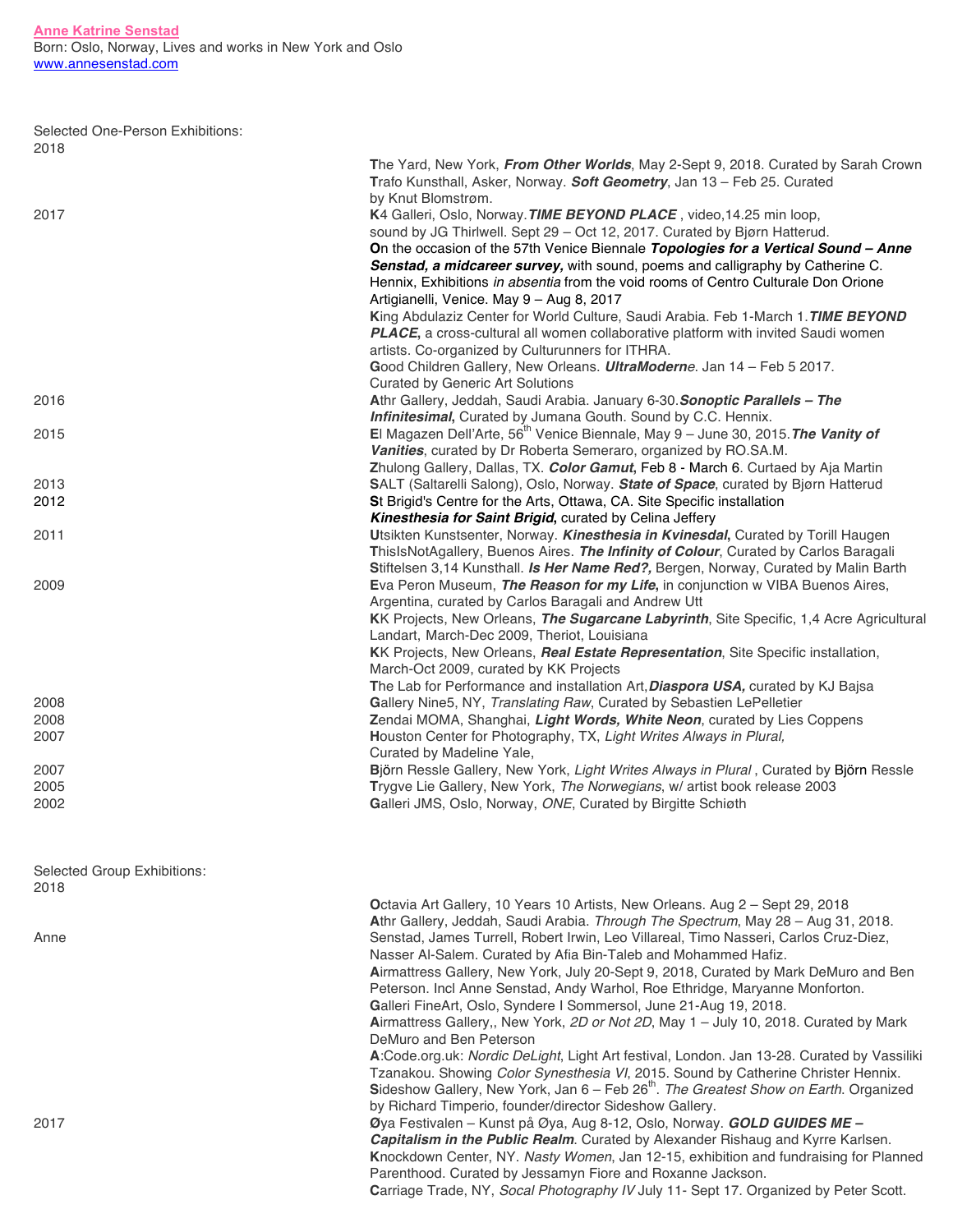| 2016 | Shoot Gallery, Oslo, OSLO+PARIS, Oct 29 - Dec 18. Anne Senstad, Per Maning, Tom<br>Sandberg, Eric Antoine. Curated by Helene Gulaker-Hansen.                           |
|------|------------------------------------------------------------------------------------------------------------------------------------------------------------------------|
|      | Bærum Kunsthall, Norway, Everything Else is Too Narrow. Anne Senstad, Christine Istad,                                                                                 |
|      | Anna-Marit Staurseth. Oct 12-30. Curated by Sarah Walko.                                                                                                               |
|      | Sonic Architecture/Sonica Festival, Museum of Transitory Art, Ljubljana, Slovenia.                                                                                     |
|      | Sept 27 - Oct 1, curated by Martin Bricelj Baraga/MoTa. Showing Gold Guides Me -                                                                                       |
|      | Capitalism in the Public Realm, 2015.                                                                                                                                  |
|      | One Art Space, NY. The Best Thought I Had, Opening April 22. Curated by Georgia                                                                                        |
|      | Harrell and Suzanne Levesque.<br>Views, Manama, Kingdom of Bahrain, March 10-25. Organized by Sharabi & Stafford.                                                      |
|      | Video installation. Under the patronage of Shaikh Rashid bin Khalifa al Khalifa.                                                                                       |
|      | <b>CULTURUNNERS</b> - project/residency, Textile Topography, a site specific textile                                                                                   |
|      | intervention and cross cultural women artist collaboration by Anne Senstad taking place in                                                                             |
|      | Abha, Saudi Arabia . Supported by Office for Contemporary Art Norway, Edge of Arabia                                                                                   |
| 2015 | and Art Jameel Foundation.<br>Dallas Aurora Festival - The Synesthesia Edition, Oct 18 <sup>th</sup> , 2015. Immersive site specific                                   |
|      | projection installation at St Pauls Methodist Church, Dallas. Sonoptic Parallels - The                                                                                 |
|      | Infinitesimal, 2014. Curated by Julia Kaganskiy, New Museum, NY.                                                                                                       |
|      | CULTURUNNERS, NY - Detroit July 5-13, 2015. The Calligraphy                                                                                                            |
|      | Challenge. A performative project. Supported by OCA and Art Jameel Foundation.                                                                                         |
|      | Joshua Treenial, California, Site Responsive installation and performance Laboratory in                                                                                |
|      | the High Desert, May 22-26 <sup>th</sup> , curated by Dr KJ Baysa and Bernard Leibov. Organized by<br>Honolulu Biennial and Boxoprojects.                              |
|      | Bruges Art and Architecture Triennial, Belgium, May 20 to Oct 18 2015 - GOLD GUIDES                                                                                    |
|      | ME - Capitalism and the Public Realm, site specific LED textbased installation,                                                                                        |
|      | Dimensions: 20 meters x 2 m x 60 cm. Curated by Michel Dewilde, Dr Manfred Sellnik, Till                                                                               |
|      | Holger Borchert and Lies Coppens.                                                                                                                                      |
|      | Safina Radio Project, 56 <sup>th</sup> Venice Biennale, Collateral Event. Curated by Anabelle de                                                                       |
| 2014 | Gersigny, Organzed by Al Serkal Avenue Dubai, UAE. The Swamp, by Anne Senstad<br>Prospect 3 Satellite, The New Orleans Biennale, The Nature of Now, 25 Oct - 25 Feb    |
|      | 2015. Curated by Pamala Bishop                                                                                                                                         |
|      | Llwa Art Hub - The Age of Transformation, Oct $30th$ , UAE, curated by Nasser Palangi                                                                                  |
|      | Abu Dhabi Art Hub, Artist residency and exhibition, Sonpotic Parallels - The Infinitesimal,                                                                            |
|      | in conjunction with ISEA Dubai2014. Nov 3 <sup>rd</sup> 2014.                                                                                                          |
|      | ISEA, Dubai2014, Oct 30-Nov 8 <sup>th</sup> . Interlacing Worlds, curated by Janet Bellotto                                                                            |
|      | Material Way, Sept 30 <sup>th--</sup> Dec 1, Curated by Kathleen Kucka, BMCC Shirley Flterman Art<br>Center, NY.                                                       |
|      | Gallery Nine5, New York - Graphic, Sept 20 - Oct 30.                                                                                                                   |
|      | AIVA video art festival, Sweden, showing The Coop, May 28-31                                                                                                           |
|      | Oslo Screen Festival, Norway, May 6-9, Filmens Hus, Video: The Coop, 2013.                                                                                             |
| 2013 | Moving_Image, Gaîté lyrique, Paris. Nov 6 <sup>th</sup> . Screening of The Locker Plant Projections.                                                                   |
|      | No Longer Empty, NY, Tears on a Coffin, Site specific performative installation                                                                                        |
|      | Nov 4-16 <sup>th</sup> . Conveying the Invisible – curated by Sarah Crown.<br>Light of Convergence, Oct 18 <sup>th</sup> , Aurora, Dallas, TX. Colour Synesthesia IV - |
|      | projection installation at The Cathedral Shrine of the Virgin of Guadeloupe.                                                                                           |
|      | The Metamorphoses of the Virtual - One Hundred Years of Art and Freedom,                                                                                               |
|      | 55 <sup>th</sup> International Art Exhibition La Beinnale di Venezia 2013 - Arte Eventi,                                                                               |
|      | Officina delle Zattere, exhibiting : UNIVERSALS, June 1- Nov 1 <sup>st</sup> 2013,                                                                                     |
| 2012 | Curated by Roberta Semeraro<br>Whitebox, NY-Art On The Beach, curated by Jee Won Kim                                                                                   |
|      | Haus der Kunst der Welt, Berlin, Germany- Rencontres Internationales                                                                                                   |
|      | MuseCPMI, NY - Seeing Ourselves, curated by KJ Baysa,                                                                                                                  |
|      | Beirut Art Center, Lebanon - Rencontres Internationales                                                                                                                |
| 2011 | Centre Pompidou, Paris - Rencontres Internationales                                                                                                                    |
|      | Museum of Modern Art of Ukraine, Kiev, Ukraine. Neurodiversity, curated by dr. KJ Baysa                                                                                |
|      | Canandian Museum of Nature, Ottawa, Canada - PRETERNATURAL. Curated by Celina<br>Jeffery. Nov 2011 - Feb 2012.                                                         |
|      | Pink Gallery, Seoul, Korea, Past and Present, curated by Grace Rim                                                                                                     |
| 2010 | Björn Ressle Art Projects, New York, Winter Salon, Curated by Björn Ressle                                                                                             |
|      | Life is Art Foundation West, Sonoma, California, The River of Migration, permanent                                                                                     |
|      | light installation, curated by KK Projects, Sept 2010.                                                                                                                 |
|      | Salon Bruit, Verwektung, Stattbad Wedding, Berlin,                                                                                                                     |
| 2009 | VIBA, Video Arte Internacional Buenos Aires, w/ThislsNotAGallery,<br>Buenos Aires, Argentina, curated by Andrew Utt and Carlos Baragali                                |
|      | Elga Wimmer Gallery, NY, A Matter of Light, curated by Elga Wimmer                                                                                                     |
|      | Zendai MOMA, Shanghai, Museum collection exhibition, curated by Lies Coppens                                                                                           |
|      | Gallery Nine5, Gallery Artists, NY, Jan-Feb                                                                                                                            |
| 2008 | Perpetual Aart Machine, Utsikten Kunstsenter, Norway, curated by Iris Piers                                                                                            |
|      | Björn Ressle Gallery, New York, Works on Paper, Dec-Feb 1 2009                                                                                                         |

**K**K Projects, New Orleans Biennial – *Prospect 1*, Nov 10/2008 - 01/25/2009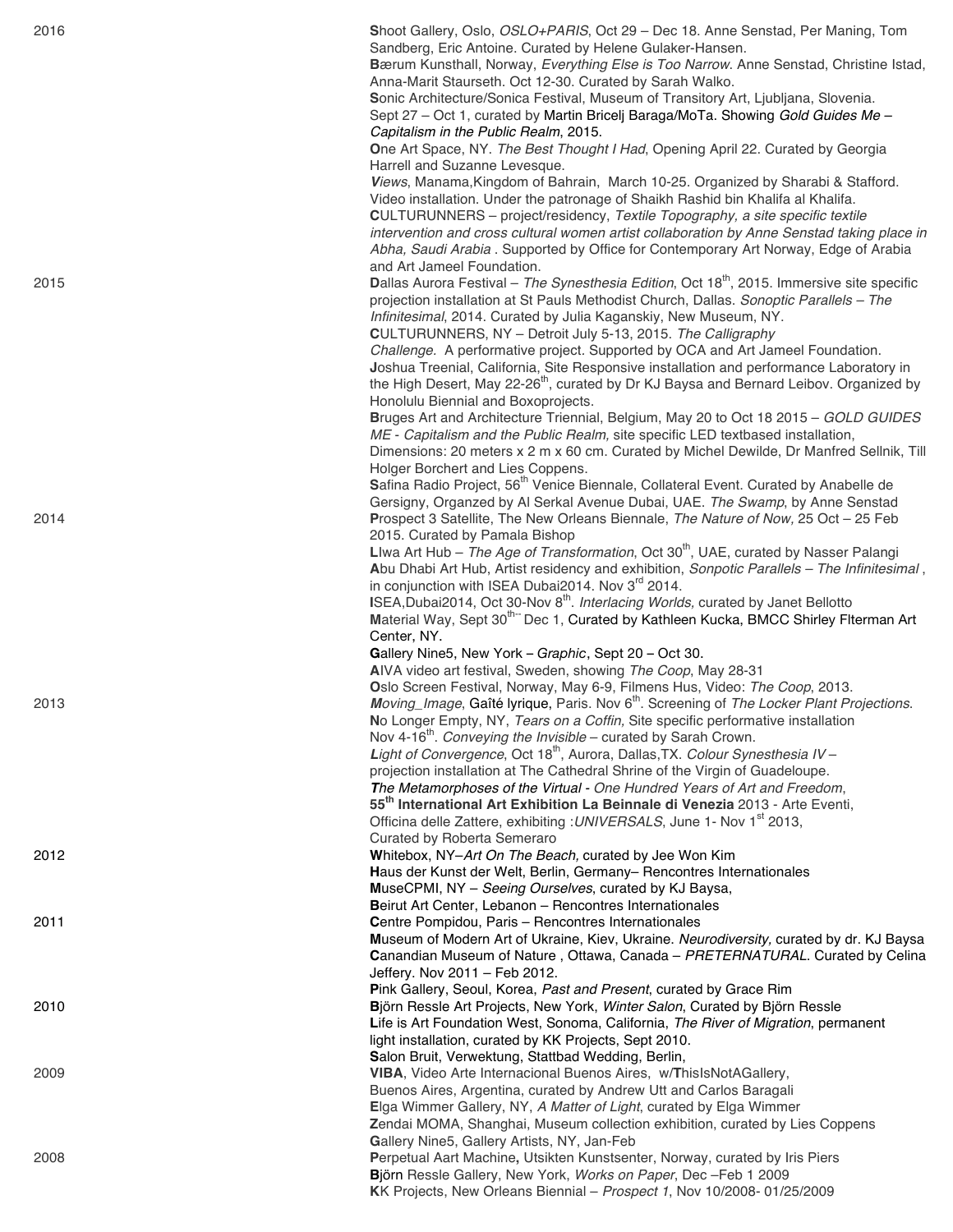| 2007                                        | Gallery Nine5, NY, Convergence. curated by Sebastien LePellerier<br>Miinistry of Culture, Monaco Envisioning change<br>Amos Andersons Konstmuseum, Helsingfors, Finland, Scandinavian Portraiture<br>KK Projects, New Orleans, The Light House, curated by KK Projects<br>Bjorn Ressle Gallery, New York, Anne Senstad/Dan Flavin<br>Houston Center for Photography, TX, Antennae, curated by Madeline Yale<br>Bozar Museum, Brussels, Belgium - Center for Fine Arts<br>Envisioning change, curated by Andrew Utt and Randy Rosenberg<br>Nobel Peace Center, Oslo, Norway, Envisioning change<br>National Museum, Fredriksborg, Denmark, Scandinavian Portraiture |
|---------------------------------------------|--------------------------------------------------------------------------------------------------------------------------------------------------------------------------------------------------------------------------------------------------------------------------------------------------------------------------------------------------------------------------------------------------------------------------------------------------------------------------------------------------------------------------------------------------------------------------------------------------------------------------------------------------------------------|
| 2006                                        | Bjorn Ressle Gallery, New York, Group exhibition<br>Art Mine. Port Hadlock, WA, Square One, curated by Eric Swangstu                                                                                                                                                                                                                                                                                                                                                                                                                                                                                                                                               |
| 2005                                        | Art: Pulse, NY, w/Koan Jeff Baysa<br>Paradigm Art, NY, 4 Artists, curated by Christina Kang                                                                                                                                                                                                                                                                                                                                                                                                                                                                                                                                                                        |
| 2004                                        | Trygve Lie Gallery, NY, Sheer Veil - Three points of view, curated by Turid Meeker<br>HVVCA, Peekskill, NY, The Peekskill Project, curated by KJ Baysa                                                                                                                                                                                                                                                                                                                                                                                                                                                                                                             |
| 2003                                        | Galleri JMS, Oslo, Galleriets Kunstnere, curated by Birgitte Schiøth<br>Galleri JMS, Oslo, Norway, Plexi, curated by Birgitte Schiøth<br>Vestfossen Kunstlabratorium, Norway, School of 2003. Curated by Birgitte Schiøth<br>Transientnyc, New York "Anne Senstad and Matthew Abbott", curated by Laura Raisanen                                                                                                                                                                                                                                                                                                                                                   |
| 2002                                        | Heiberg Cummings, New York, "Red", curated by Turid Meeker<br>Noorderlicht, The Netherlands, "Mundos Creados", curated by Wim Melis<br>Gary Snyder Fine Art, New York, Works on Paper, curated by Gary Snyder<br>Rule Gallery, Denver - CO, Semblance, curated by Robin Rule                                                                                                                                                                                                                                                                                                                                                                                       |
| 2001                                        | Gale Gates Gallery, New York, Serial number, curated by Lauren Ross<br>Museum da Casa Brasileira, SaoPaulo, Brazil, Fazena Pinhal, cem anos de Fotografia<br>Galleri JMS, Oslo, Norway, Tendens, curated by Birgitte Schiøth                                                                                                                                                                                                                                                                                                                                                                                                                                       |
| 1999                                        | Sandefjord Kunstforening, Sandefjord, Norway, Høstutstillingens utvalgte                                                                                                                                                                                                                                                                                                                                                                                                                                                                                                                                                                                           |
| 1998                                        | Kunstnernes Hus, Oslo, Norway, Høstutstillingen                                                                                                                                                                                                                                                                                                                                                                                                                                                                                                                                                                                                                    |
| 1997<br>1996                                | Gary Snyder Fine Art, New York, A new Naturalism, curated by Gary Snyder<br>Gary Snyder Fine Art, New York, Affinities, curated by Gary Snyder                                                                                                                                                                                                                                                                                                                                                                                                                                                                                                                     |
| 1995                                        | Pomegranate Gallery, New York, Body language                                                                                                                                                                                                                                                                                                                                                                                                                                                                                                                                                                                                                       |
| 1990                                        | The Munch Museum, Oslo, Norway, Annual National Photography Exhibition                                                                                                                                                                                                                                                                                                                                                                                                                                                                                                                                                                                             |
| Residencies:                                | Abu Dhabi Art Hub, UAE -Oct-Nov 2014<br>Marblehouse Projects, Vermont, USA, Aug 2015<br>Culturunners RV laboratory. A cross cultural travelling art platform. NY-Detroit, June 2015<br>Culturunners/King Abdulaziz Center for World Culture, Saudi Arabia, Feb-March 2017                                                                                                                                                                                                                                                                                                                                                                                          |
| <b>Public Art Commissions:</b><br>Lectures: | 2016 - Shortlisted: NYC EDC, NYC Parks and recreation, NYC Arts Council, Arup, Scape<br>Architects: The New Stapleton Waterfront public art commission, Staten Island, NY<br>2009-11 - Bowling Green State University, Ohio State Percent for Art Program/Snøhetta<br>Architects, The Wolfe Center for Performance Arts - Permanent publicart commission<br>2003 - Penn State University, Engineering building, PA. w/TWBT Architects. Dedication<br>Portraits for building lobby of donors.                                                                                                                                                                       |
|                                             | St Brigid's Art Center, Ottawa, Canada, 2012 - On installation and Projection                                                                                                                                                                                                                                                                                                                                                                                                                                                                                                                                                                                      |
|                                             | ArtTalks: Anne Senstad, 2009, Bowling Green State University, Ohio<br>Bærum Kunsthall, Norway October 27 2016: Artist talk with curator Sarah Walko in<br>conjunction with the exhibition And Everything Else is Too Narrow.<br>The Mosaic Rooms, London, August 24 <sup>th</sup> , 2017. Lecture on TIME BEYOND PLACE - The<br>Cultural Bridge, a cross cultural platform for women artists established by Anne Senstad in<br>Saudi Arabia in 2016.<br>Corcoran School of Art and Design George Washington University, Washington DC, on<br>TIME BEYOND PLACE as part of WISAL symposium on cross cultural initiatives.<br>Organized by ITHRA Dec 4, 2017.        |
| Grants:                                     |                                                                                                                                                                                                                                                                                                                                                                                                                                                                                                                                                                                                                                                                    |
| 2016                                        | Royal Norwegian Consulate General Houston, exhibition support, Good Children Gallery<br>Culturunners/King Abdulaziz Center for World Culture, project grant<br>NBK, Vederlagsfondet, 1 year project grant, Norway<br>Billedkunstnernes Hjelpefond, 1 year Artist grant, NBK Norway<br>Office for Contemporary Art Norway, project support, Saudi Arabia                                                                                                                                                                                                                                                                                                            |
| 2015                                        | OCA, project support, CULTURUNNERS/Detrot - NY project<br>Arts Council Norway, Kunst og Ny Teknologi - spring 2015                                                                                                                                                                                                                                                                                                                                                                                                                                                                                                                                                 |
| 2014                                        | PNEK, Norway - travel grant, participation in 56 <sup>th</sup> Venice Biennale<br>PNEK, Norway - travel grant, participation in ISEA Dubai2014<br>OCA, Project support, New Orleans Prospect 3 participation                                                                                                                                                                                                                                                                                                                                                                                                                                                       |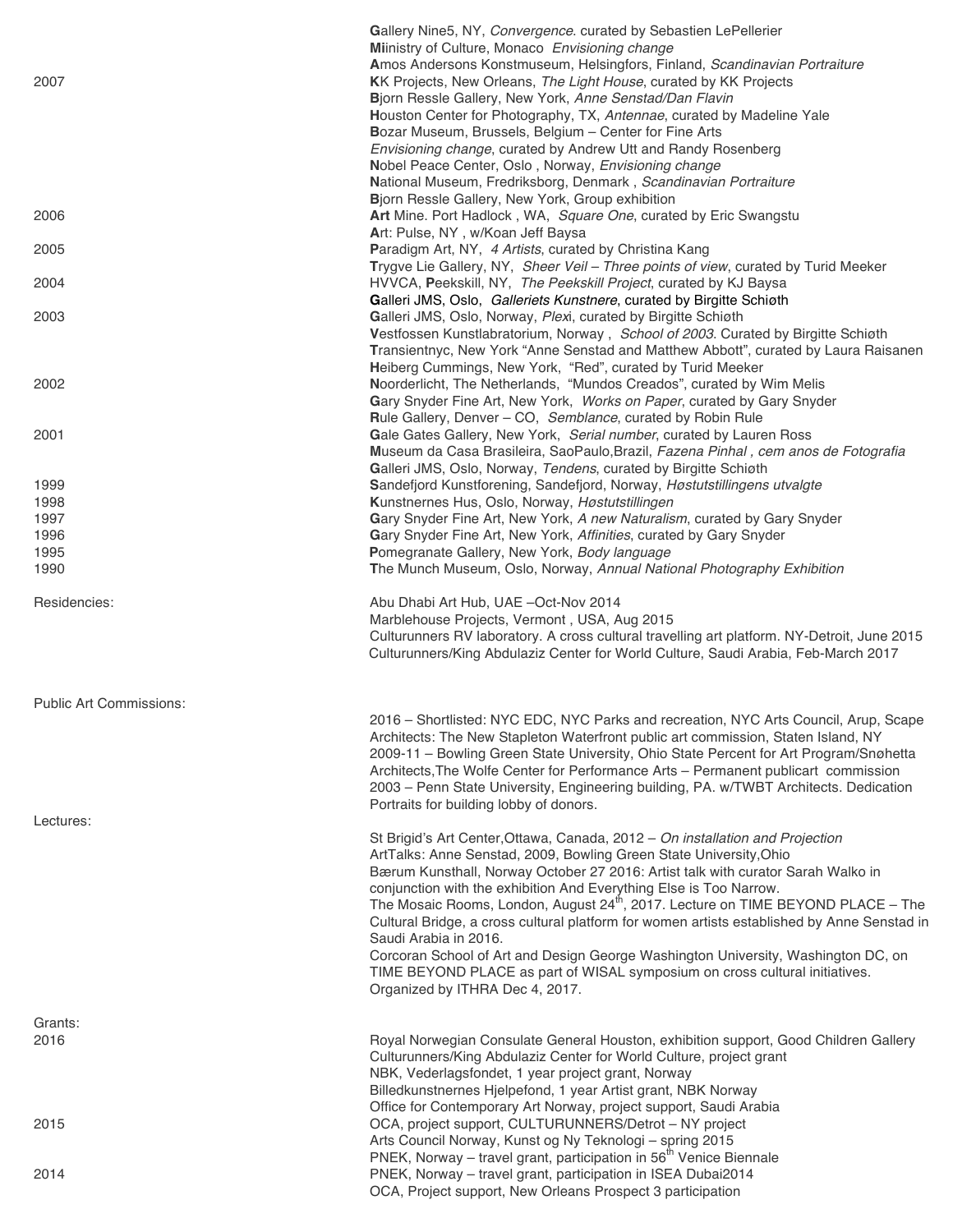| 2013                   | Royal Norwegian Consulate General Houston, exhibition support<br>Royal Norwegian Consulate General New York, exhibition support<br>Foundation for Contemporary Arts, New York, Emergency grant<br>PNEK, Norway - travel grant, Venice Biennale participation<br>Royal Norwegian Embassy Rome, Support for the Venice biennial participation                                                                                                                                                                                                                                                                                                |
|------------------------|--------------------------------------------------------------------------------------------------------------------------------------------------------------------------------------------------------------------------------------------------------------------------------------------------------------------------------------------------------------------------------------------------------------------------------------------------------------------------------------------------------------------------------------------------------------------------------------------------------------------------------------------|
| 2011                   | Kulturådet/Arts Council Norway, Project grant - Kunst og Ny Teknologi<br>Exhibition Support - Royal Norwegian Embassy Ottawa<br>Exhibition Support - Royal Norwegian Embassy Buenos Aires                                                                                                                                                                                                                                                                                                                                                                                                                                                  |
| 2010                   | Artist/Project grant, 1 year - NBK, Vederlagsfondet- Norway<br>Project Grant, Arts Council Norway, Fond for Lyd og Bilde                                                                                                                                                                                                                                                                                                                                                                                                                                                                                                                   |
| 2009                   | Project support, for Eva Peron Museum exhibition, Fond for Lyd og Bilde, Dec<br>Exhibition support, for Eva Peron Museum exhibition, Royal Norwegian<br>Embassy, Argentina, Nov 2009<br>Exhibition support, New Orleans, Royal Norwegian Consulate General, Houston,                                                                                                                                                                                                                                                                                                                                                                       |
| 2008                   | Artist Book release support, Royal Norwegian Consulate General, New York,<br>Artist Book support, Norske Fagfotografers Fond, The Norwegian Federation of<br><b>Craft Enterprises</b>                                                                                                                                                                                                                                                                                                                                                                                                                                                      |
| 2007                   | Artist Book support, Arts Council Norway/Norsk Kulturråd<br>Exhibition support, Royal Norwegian Consulate General, Houston, TX,<br>Project support, 1 year grant Vederlagsfondet, Norway<br>Exhibition support, Office for Contemporary Art Norway<br>Exhibition support, Royal Norwegian Consulate General, Houston, TX April                                                                                                                                                                                                                                                                                                             |
| 2006                   | American Scandinavian Society Cultural Grant, NY<br>Vederlagsfondet, 1 year Artist Grant, Norway                                                                                                                                                                                                                                                                                                                                                                                                                                                                                                                                           |
| 2005                   | Book Project support, Royal Norwegian Consulate General, NY<br>Exhibition support, Royal Norwegian Consulate General, NY                                                                                                                                                                                                                                                                                                                                                                                                                                                                                                                   |
| 2003<br>2002           | Exhibition support, Royal Norwegian Consulate General, NY<br>Exhibition Catalogue Grant, Arts Council Norway                                                                                                                                                                                                                                                                                                                                                                                                                                                                                                                               |
| Selected Bibliography: |                                                                                                                                                                                                                                                                                                                                                                                                                                                                                                                                                                                                                                            |
| 2018                   | Art Frontier, China; Sept 2018. Anne Senstad - A Postmodern Folkore, by Tansy Xiao<br>Eazel Magazine, Korea, August issue 2018, Art and People-Anne Senstad, By Tansy Xiao<br>and Patrick Rollandelli<br>Raincoat Society, New York, August issue 2018, Anne Senstad, By Tansy Xiao<br>and Patrick Rollandelli<br>Magasinet KUNST, Norway. Sept 2018. Forestiller oss alt ikke øyet kan se, Frøydis<br>Benestad Hansen Hågvar.<br>Saudi Gazette, Athr unveils immersive art exhibition-Through The Spectrum, June 2                                                                                                                        |
| 2017                   | 2018.<br>Gulf News: On Time Beyond Place, March 16, 2017. By Mohammed Yusuf.                                                                                                                                                                                                                                                                                                                                                                                                                                                                                                                                                               |
| 2015<br>2014           | Exhibition catalogue, hardcover: Triennale Brugge Art and Architecture triennial<br>The Raven: an interview with Anne Senstad, by Sarah Walko. Featured in the artblog<br>EyesTowards the Dove. July 2014<br>MAAP Magazine, Italy - L'OPERA INFINITA DI ANNE KATRINE SENSTAD, 19/10/14<br>By Andrea Luizza. Online magazine<br>Arte Al Límite, Chile - Edition 110, November 2014. Page 35.<br>Or Not Magazine, Milano, Italy, Online artjournal, May 10 <sup>th</sup> , Light Writes Always in Plural,<br>by Sarah Corona.<br>Berlin Art Link, Online artjournal, April 8 <sup>th</sup> , Light Writes Always in Plural, by Sarah Corona. |
| 2013                   | Manifesto, China - Light and Color in the public space. Print publication. Presentation of<br>The Locker Plant Projections. Pages 2-7, Issue 20, 2013/14.<br>Hyperallergic, by Sarah Walko, Oct 25 <sup>th</sup> , For One Night, a City Lights up with Art.<br>Hyperallergic, by Sarah Walko, Sept 19 <sup>th</sup> . Site, Sound and the Colors of Perception.<br>Exhibition catalogue; Metamorphoses of the Virtual - 100 years of Art and freedom.<br>Essays by Roberta Semeraro, Kjetil Røed, Celina Jeffrey and more.<br>KUNSTFORUM, Norway - The biennial edition, issue 2, 2013, By Monica Holmen                                  |
| 2012                   | Journal of Curatorial Studies - Volume 1 Number 3, Exhibition review by Christine Conley,<br>University of Ottawa, PRETERNATURAL                                                                                                                                                                                                                                                                                                                                                                                                                                                                                                           |
| 2011                   | PLAN Magazine, Italy - Snøhetta presentation w public art presentation of<br>public art work ETERNAL, page 33. April 2012 issue<br>Exhibition catalogue, PRETERNATURAL, by Celina Jeffery, Published by<br>Punctum books, NY<br>KUNST, Norway, "Sensibel fotokunst", Sept 2011 issue, By Anne Marit Muri, pages 46-49<br>Morgenbladet, Norway - "En Blå Stemme?". Exhibition review by Tommy Olsson,                                                                                                                                                                                                                                       |
|                        | July 8th 2011, page 26-27<br>Kunstkritikk, Norway - online edition. "Nasjonens Farge?". Exhibiton review by<br>Arne Skaug Olsen. July 1 2011                                                                                                                                                                                                                                                                                                                                                                                                                                                                                               |